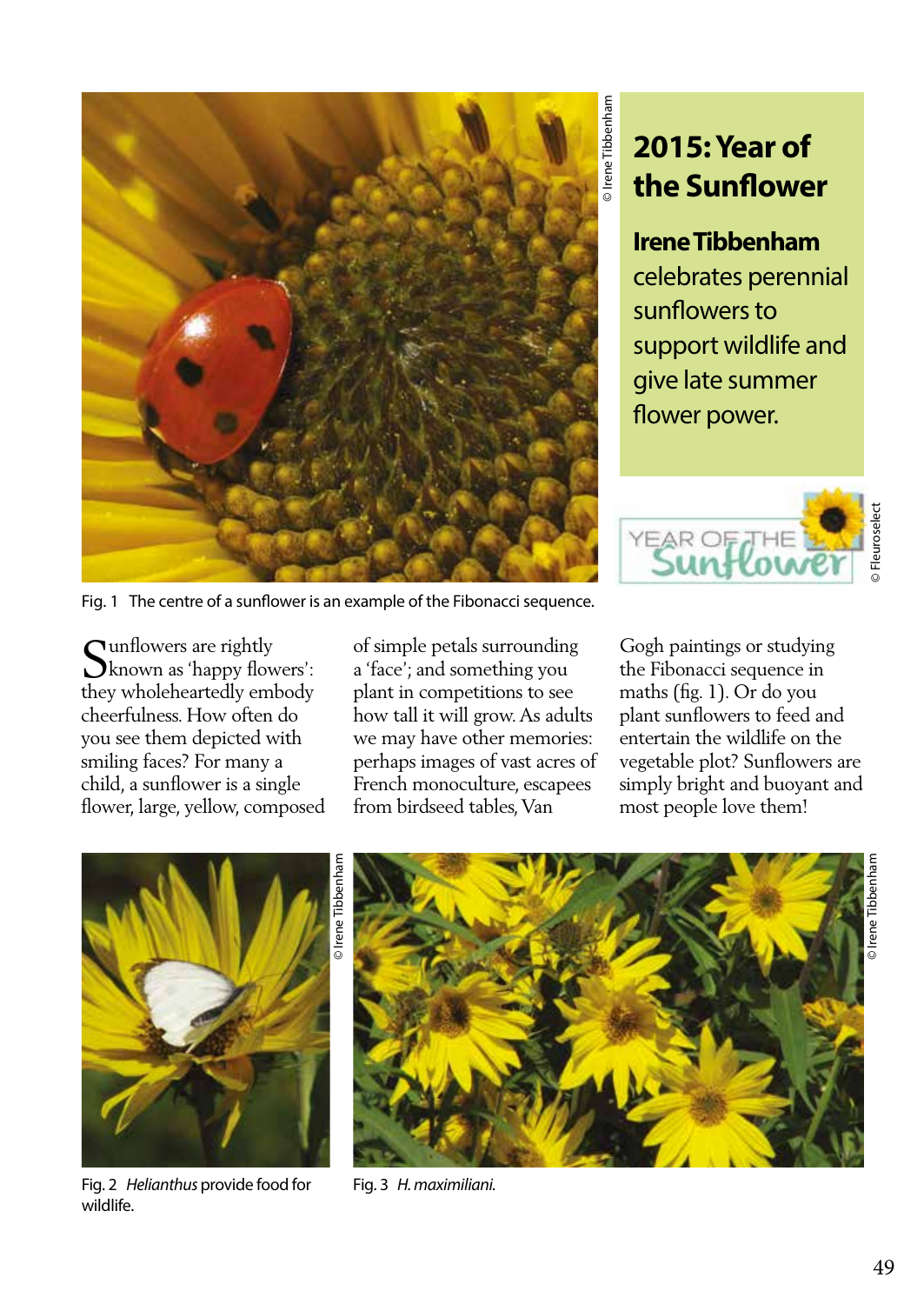

Fig. 4 Semi-double-flowered form of *H. maximiliani.*

 The name 'sunflower' is said to derive from 'sun follower'1 , heliotrope in Latin. Sadly, the story behind the name is not so bright and cheerful. In Roman mythology Clytie, a water nymph and daughter of Oceana, was discarded by her fickle lover Apollo after he espied a new challenge



elsewhere. Depressed and in tears, her head was downturned and fixed to the ground as she wasted away; but she turned her head upwards every time Apollo, the god of light, passed by, her adoring love-filled face following him until her life ended nine days later. It was said the gods turned



Fig. 7 *H. giganteus* 'Sheila's Sunshine'.



Fig. 5 *H. salicifolius.* Fig. 6 *H.* x *laetiflorus.* 

her into the sunflower, a genus we know to possess heliotropic properties<sup>2</sup>.

 Most of us are familiar with annual sunflowers, predominantly *Helianthus annuus* or possibly silverleaved *H. argophyllus*. 2015 has been designated the 'Year of the Sunflower', referring to the annual form. If you have grown them from seed you may be familiar with their variety of forms: singlestemmed or multi-stemmed and branching; variations in petal colours, including yellow, red, maroon, chestnutbrown, pink, striped, and white; height from 6 inches to 6 feet or more; containing a cytoplasmic male sterile line (CMS) resulting in pollen-free cut flowers. You may have seen no need to investigate growing other forms, but let's take a closer look at this 'sun follower' as a hardy, herbaceous perennial.

1 The name 'sunflower' was used before *Helianthus* reached our shores, suggesting it had reference to other 'sun-following' flowers, perhaps *Calendula officinalis* or *Helianthemum nummularium* (syn.) *vulgare.*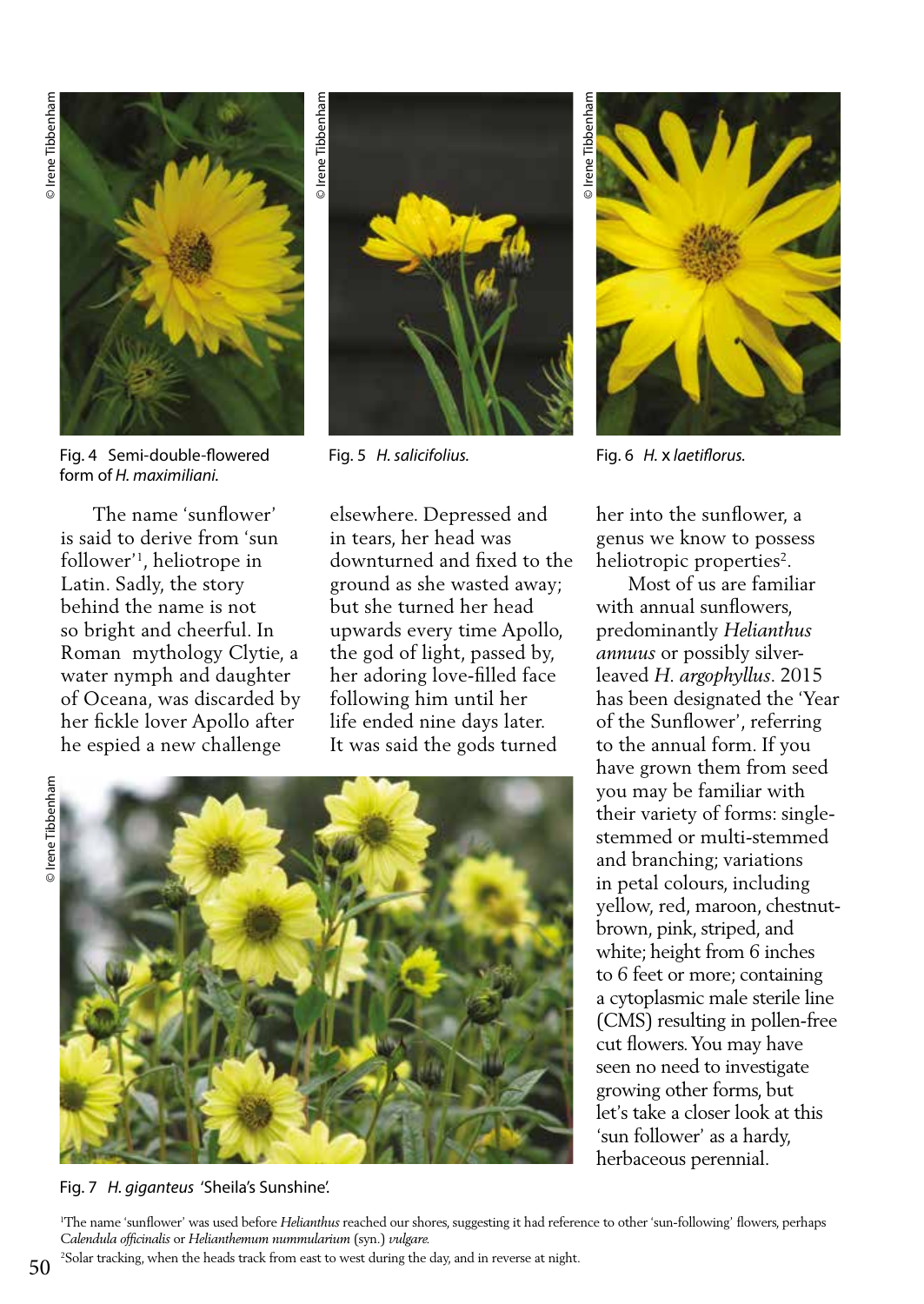

Fig. 8 *H.* x *multiflorus* 'Meteor', often known as 'Capenoch Star'.

 The most familiar perennial species is probably better known to vegetable growers. The Jerusalem artichoke, *H. tuberosus*, is grown as a root vegetable and has small, inconspicuous flowers. There are in fact over 60 species, predominantly of North American origin, which are for the most part perennial and late summer or early autumn-flowering, some allelopathic, producing one or more biochemicals that influence the growth, survival, and/or reproduction of other organisms. American taxonomists have rather a daunting task to sort them out, and the relationships are really not completely clear cut<sup>3</sup>.

 We might well ask why we should grow sunflowers that come up year after year. Are they just more 'yellow daisies'? Indeed, when we consider yellow daisies, perennial sunflowers may not be the first that come to mind. But if we take into



© Irene Tibbenham

Figs 9a & b *H. '*Loddon Gold' AGM.

account their amazing ability to attract birds, bees, bugs and butterflies (fig. 2) throughout their lifetime, we may make space for them. At a time when pesticides, profitpriority farming practices and bee diseases are prevalent<sup>4</sup>, planting perennial sunflowers can help to rebalance nature.

Providing late-summer colour when many garden perennials are beginning to fade and die down for winter, sunflowers can keep the garden alive with activity.

 Not everyone's favourite colour, their flowers tend to be yellow and comparatively small against the annual forms – plant breeders take note! – but what they lack in finesse they make up for in sheer exuberant flower power.



My favourites are:

 *H. maximiliani* (fig. 3) – named after Baron von Maximilian. Its flowers epitomize 'small is beautiful'. Rather tall (6–8ft), this neatly spreading plant flowers in late summer until the first frosts. It's an absolute pain to stake, so I tend to let it flop. Thinking it would never reach more than 3½ft in our UK climate, in our rather heavy clay soil in direct line of the prevailing wind, I planted them facing our front-garden windows where they grow to 6ft. Mistake? Probably, but had I not, we would never have been able to watch up close and personal the activities of tiny wrens in winter. I did think about moving it but it's stayed; every year it spreads a bit more but the temporary loss of light indoors is worth it. I now have a semi-double-flowered form  $(fig. 4)$ .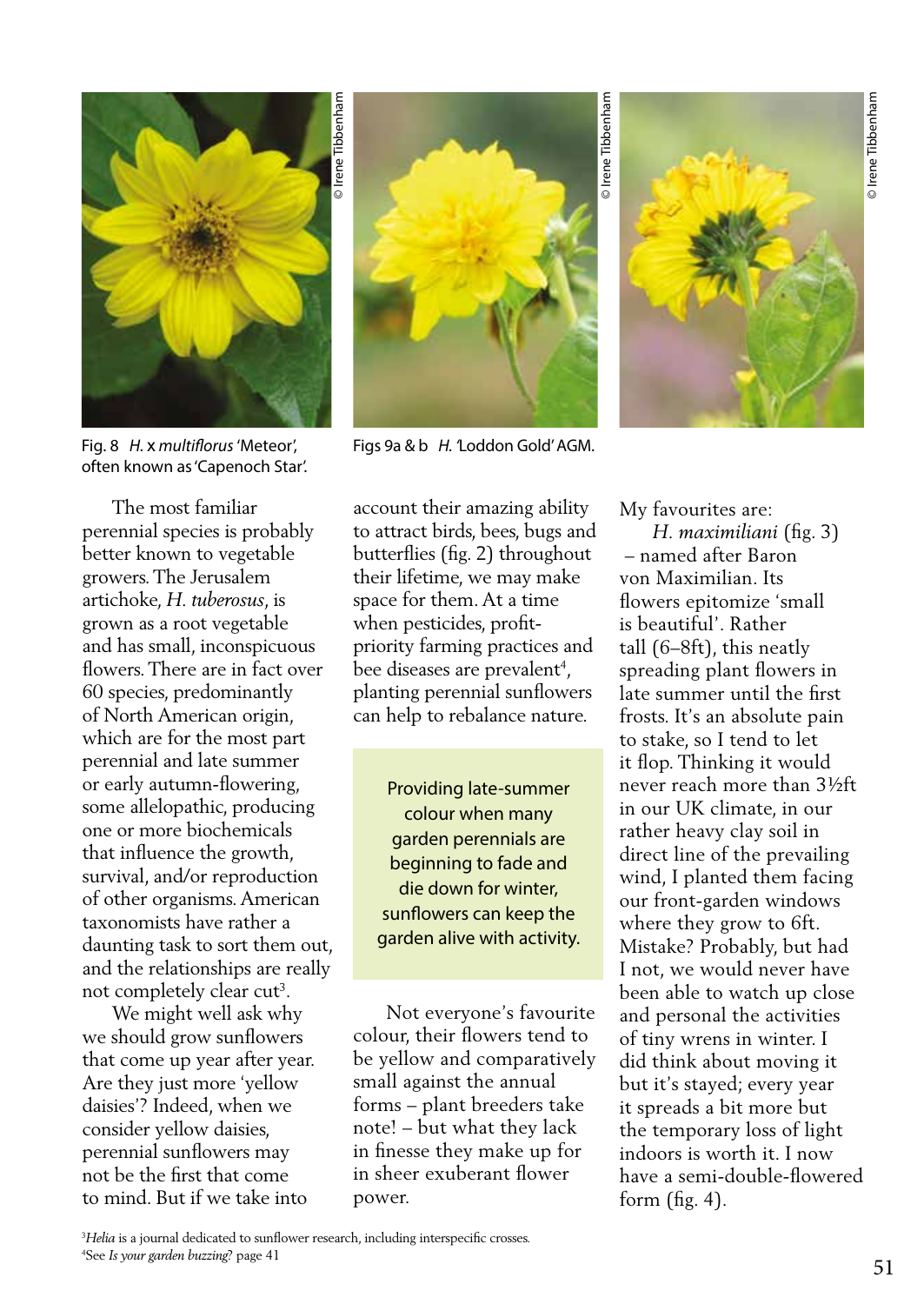

Fig. 10 *H*. 'Lemon Queen' AGM. Fig. 11 *H*. 'Miss Mellish'.

 *H. salicifolius* (fig. 5) – a sunflower grown for its willow-leaved foliage, rather than its flowers, this precious plant provides stunning silhouettes which remind me of the hairy monster-like characters in childhood comics. They also resemble old man cactus (*Cephalocereus senilis*), the supermarket-sold plants with 'eyes'. Rich-golden, dark-centred flowers appear eventually.

 *H. mollis* – again the name says it all. Soft, downy leaves, with a silvery appearance created by the long white hairs on the leaves and stems – the tactile leaves need to be touched.

 *H.* x *laetiflorus* (fig. 6) – probably the most widely grown of the genus, in my garden this is the one that really does need controlling. Flowering earlier, usually in July, it has magnificent darkpurple-tinged stems and flat open flowers. It reaches 4–5ft in my garden.



 Other species to consider are *H. angustifolius, H. atrorubens and H. decapetalus.* 

 One of the downsides of species Helianthus is their level of variability but phenotypic variation can be overcome by choosing clonal cultivars. If you prefer to grow more dwarf forms e.g. *H. salicifolius* 'Table Mountain', they are likely to be vegetatively propagated.

 *H. giganteus* 'Sheila's Sunshine' (fig. 7) – truly a giant, its lemon-yellow flowers top extremely tall and very straight stems 8–10ft high. With little competition at that height, the sun shines through their flowers, silhouetting the silvery-haired dark-green tepals.

 *H.* x *multiflorus* 'Meteor', often known as 'Capenoch Star' AGM (fig. 8) – anemonetype flowers look you in the eye sitting agreeably in a vertical plane. Growing 3–5ft they are strong-stemmed selfsupporting plants.

 *H*. 'Loddon Gold' AGM (figs 9a & b) – a doubleflowered form which seems to me more like a *Rudbeckia*. A more modest 3ft high in my garden, its flowers last for a long time.

 *H*. 'Lemon Queen' AGM (fig.  $10$ ) – this seems to be the most readily available variety. Perhaps not possessing quite the same finesse as other sunflowers, it provides a regular flow of ragged citrus-yellow blooms on rough-leaved stems from late summer to autumn. A real stalwart of the autumn garden, with less-stridentyellow blooms for the more sensitive among us!

 *H*. 'Miss Mellish' AGM  $(fig. 11) - its very large$ flowers are simply beautiful. Bright yellow, pencil-type rolled petals that don't seem to lie flat, giving a distinctive 'semi-spiky' effect. Height 4–5ft in my garden.

 *H*. 'Inca Gold' (figs 12a & b) – this prostrate form (probably a decumbent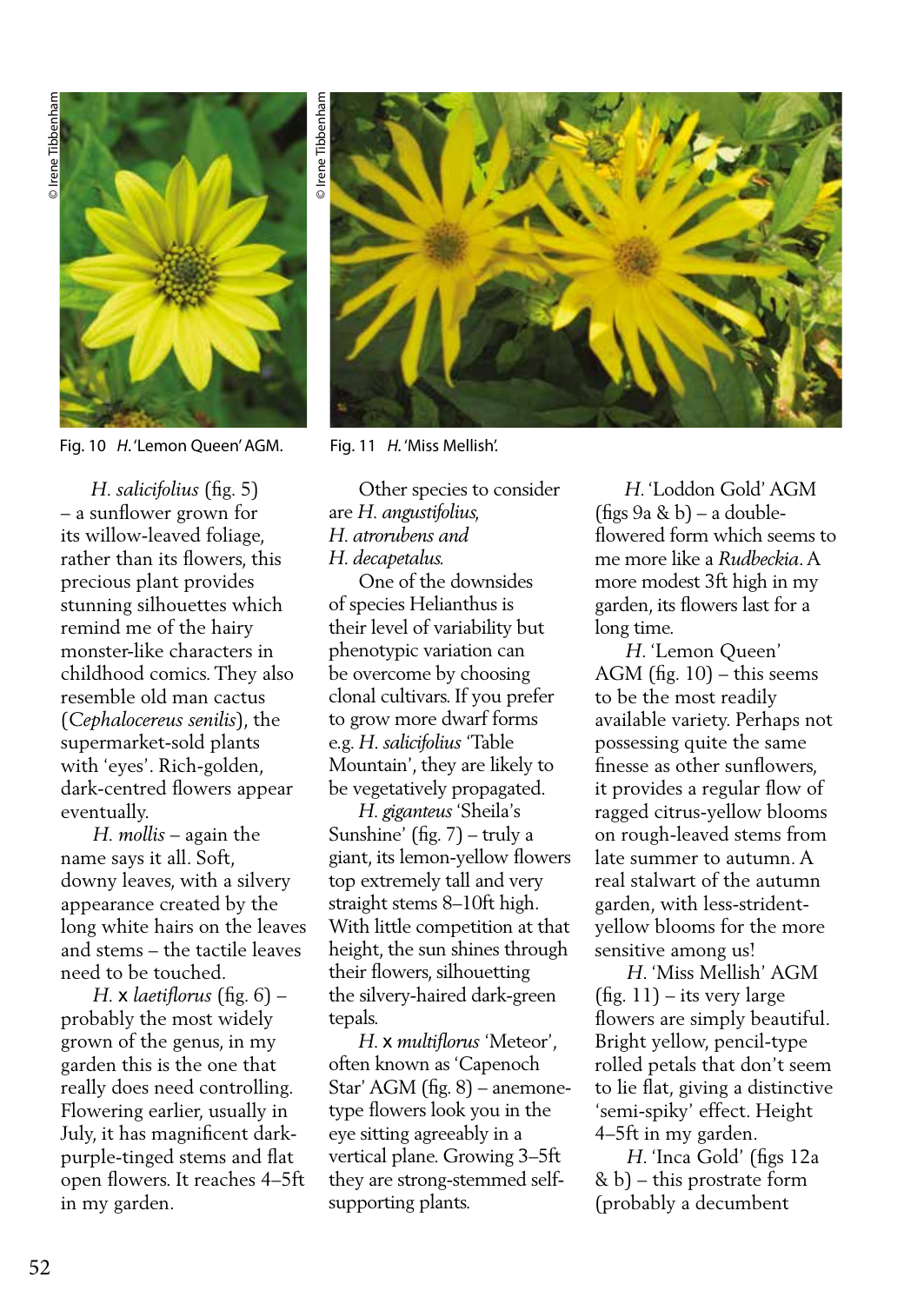

Figs 12a & b *H.* 'Inca Gold'. Fig. 12b

cultivar of *H. debilis* subsp. *debilis*, the beach sunflower) gives the option of growing sunflowers in a hanging basket or pouch. Perhaps not reliably hardy throughout the UK (it hales from Florida), it is nevertheless perennial and makes an interesting summerflowering variant for ground cover.

 Other cultivars to consider are 'Bitter Chocolate'; 'Happy Days'; 'Gullick's Variety' AGM and 'Monarch' AGM.

## **Cultivation**

 Considered easy to grow, they suffer from few pests or diseases and prefer a sunny site on most alkaline/neutral soils. If you want to limit the size of your plant, it can be kept in check by digging around the clump each spring and removing the roots as they start to appear. Whether or not seedlings appear will depend on the hunger of



your local bird population. *Helianthus* appreciate regular watering, but are drought tolerant once established. Whether or not you stake them is a matter of personal choice and garden style.

 Gardeners with sensitive skin may want to avoid direct contact with the hairier forms.

 Cut down stems in late winter when birds have finished feeding and the leaves have shrivelled. The thicker woody stems make great kindling when dried. In a good year, I've shredded the stems from my Jerusalem artichokes to make a potassium-rich mulch for my asparagus bed.



Fig. 13 Variable foliage, here from left to right: *HH. salicifolius*, 'Miss Mellish', *maximilianii,* x *laetiflorus*, 'Gullick's Variety', 'Sheila's Sunshine'.